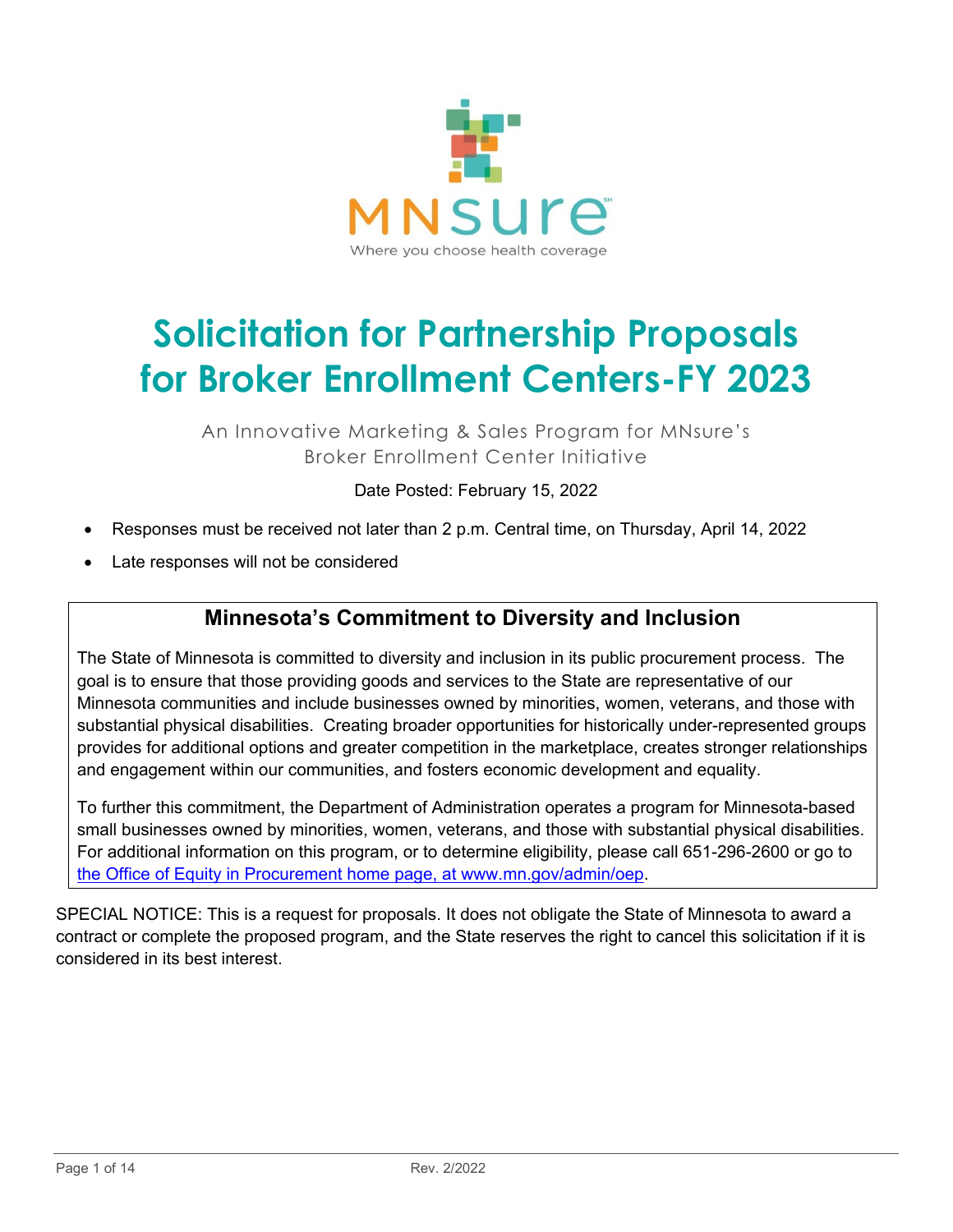## **TABLE OF CONTENTS**

#### **Solicitation Content**

## **Solicitation Attachments**

Appendix 1: Questionnaire Appendix 2: Cost Proposal Appendix 3: RFP Attachments A. Attachment A: Responder Declarations B. Attachment B: Exceptions to State's Standard Terms and Conditions C. Attachment C: Responder Forms i. Workforce Certification

ii. Equal Pay Certificate Form

## **Sample Contract**

- Exhibit A: Contract Terms
- Exhibit B: Insurance Requirements
- Exhibit C: Specifications, Duties, and Scope of Work
- <span id="page-1-0"></span>• Exhibit D: Pricing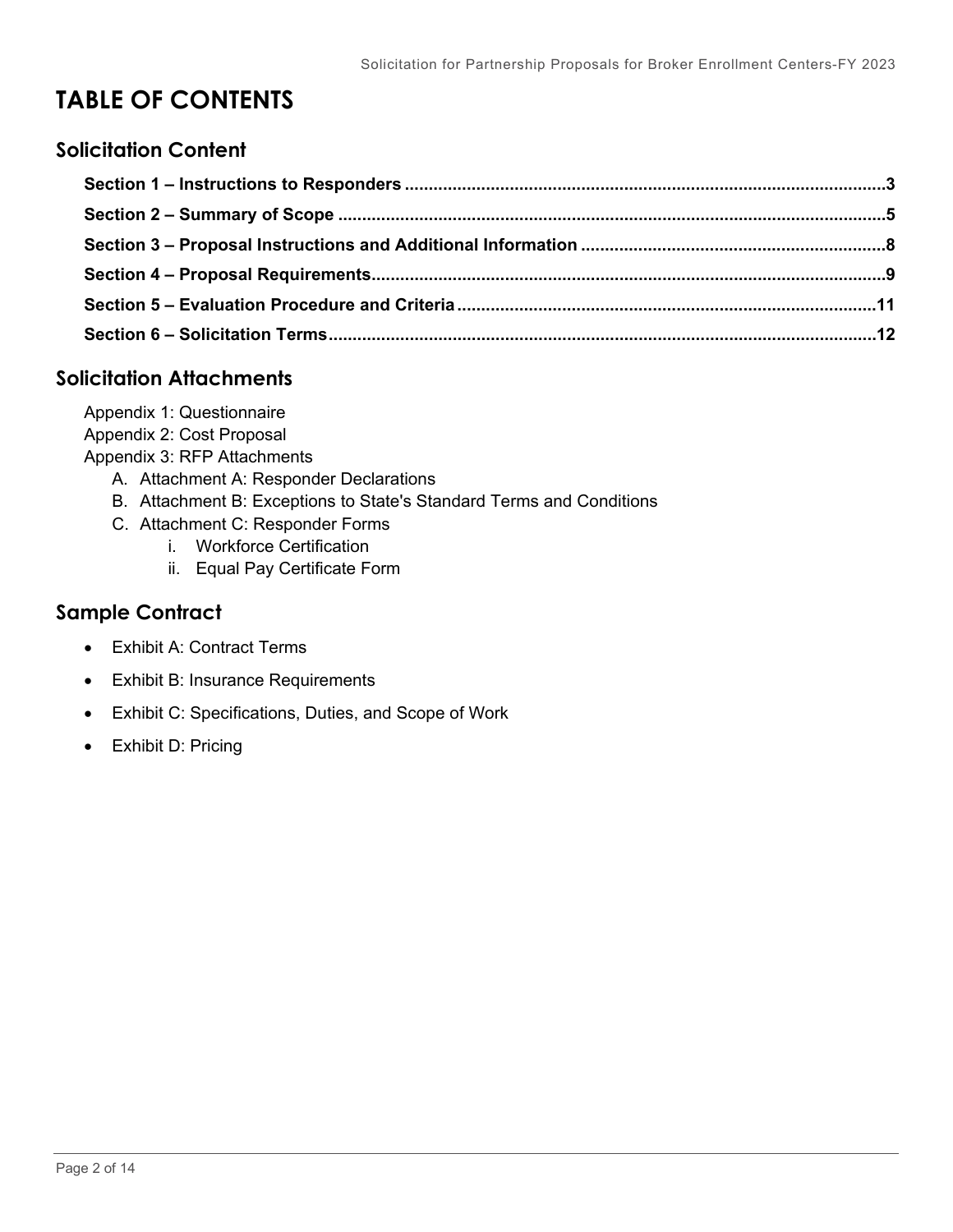## **Section 1 – Instructions to Responders**

| Steps for<br><b>Completing Your</b>                               | Follow the steps below to complete your response to this Solicitation:                                                                                                                                                                                                                                                                                                                                                                                                                                      |  |  |  |  |
|-------------------------------------------------------------------|-------------------------------------------------------------------------------------------------------------------------------------------------------------------------------------------------------------------------------------------------------------------------------------------------------------------------------------------------------------------------------------------------------------------------------------------------------------------------------------------------------------|--|--|--|--|
|                                                                   | Step 1: Read the solicitation documents and ask questions, if any                                                                                                                                                                                                                                                                                                                                                                                                                                           |  |  |  |  |
| Response                                                          | Step 2: Write your response                                                                                                                                                                                                                                                                                                                                                                                                                                                                                 |  |  |  |  |
|                                                                   | Step 3: Submit your response                                                                                                                                                                                                                                                                                                                                                                                                                                                                                |  |  |  |  |
| Incomplete<br><b>Submittals</b>                                   | A response must be submitted along with any required additional documents.<br>Incomplete responses that materially deviate from the required format and content may<br>be rejected.                                                                                                                                                                                                                                                                                                                         |  |  |  |  |
| Step 1 – Read the Solicitation Document and Ask Questions, If Any |                                                                                                                                                                                                                                                                                                                                                                                                                                                                                                             |  |  |  |  |
| How to Ask<br>Questions                                           | Prospective responders should submit their questions via email to Katie DeGrio<br>Channing, Legal Director:                                                                                                                                                                                                                                                                                                                                                                                                 |  |  |  |  |
|                                                                   | Katie.degriochanning@state.mn.us                                                                                                                                                                                                                                                                                                                                                                                                                                                                            |  |  |  |  |
|                                                                   | Questions should be emailed by 4 p.m. Central time, March 17, 2022.                                                                                                                                                                                                                                                                                                                                                                                                                                         |  |  |  |  |
|                                                                   | Responses to questions received will be made available on MNsure's website<br>(https://www.mnsure.org/about-us/rfp-contract/rfp.jsp) by 4 p.m. Central time, March<br>24, 2022. MNsure will post generalized answers while maintaining the confidentiality of<br>the potential responder and any specifics about their proposal.                                                                                                                                                                            |  |  |  |  |
|                                                                   | Questions sent to other email boxes such as the Broker Service Line email box or<br>individual staff member email boxes will not be responded to. Other personnel are NOT<br>authorized to discuss this solicitation with responders at any time during the solicitation<br>period. Contact regarding this solicitation with any MNsure personnel not following the<br>process described therein could result in disqualification. MNsure will not be held<br>responsible for oral responses to responders. |  |  |  |  |
| Step 2 - Write Your Response                                      |                                                                                                                                                                                                                                                                                                                                                                                                                                                                                                             |  |  |  |  |
|                                                                   | Prepare a written response and supply all requested content by completing the<br>following documents:                                                                                                                                                                                                                                                                                                                                                                                                       |  |  |  |  |
|                                                                   | Appendix 1 - Questionnaire                                                                                                                                                                                                                                                                                                                                                                                                                                                                                  |  |  |  |  |
|                                                                   | Appendix 2 - Cost Proposal                                                                                                                                                                                                                                                                                                                                                                                                                                                                                  |  |  |  |  |
|                                                                   | Appendix 3 - RFP Attachments                                                                                                                                                                                                                                                                                                                                                                                                                                                                                |  |  |  |  |
|                                                                   | See the Proposal Requirement section in Section 4 for additional information.<br>Responses should address the requested information and documents detailed in<br>Section 4. DO NOT INCLUDE Non-Public/Trade Secret data (as defined by Minn. Stat.<br>$§$ 13.37).                                                                                                                                                                                                                                           |  |  |  |  |

**Review, sign, and include the Responder Declarations with your response**.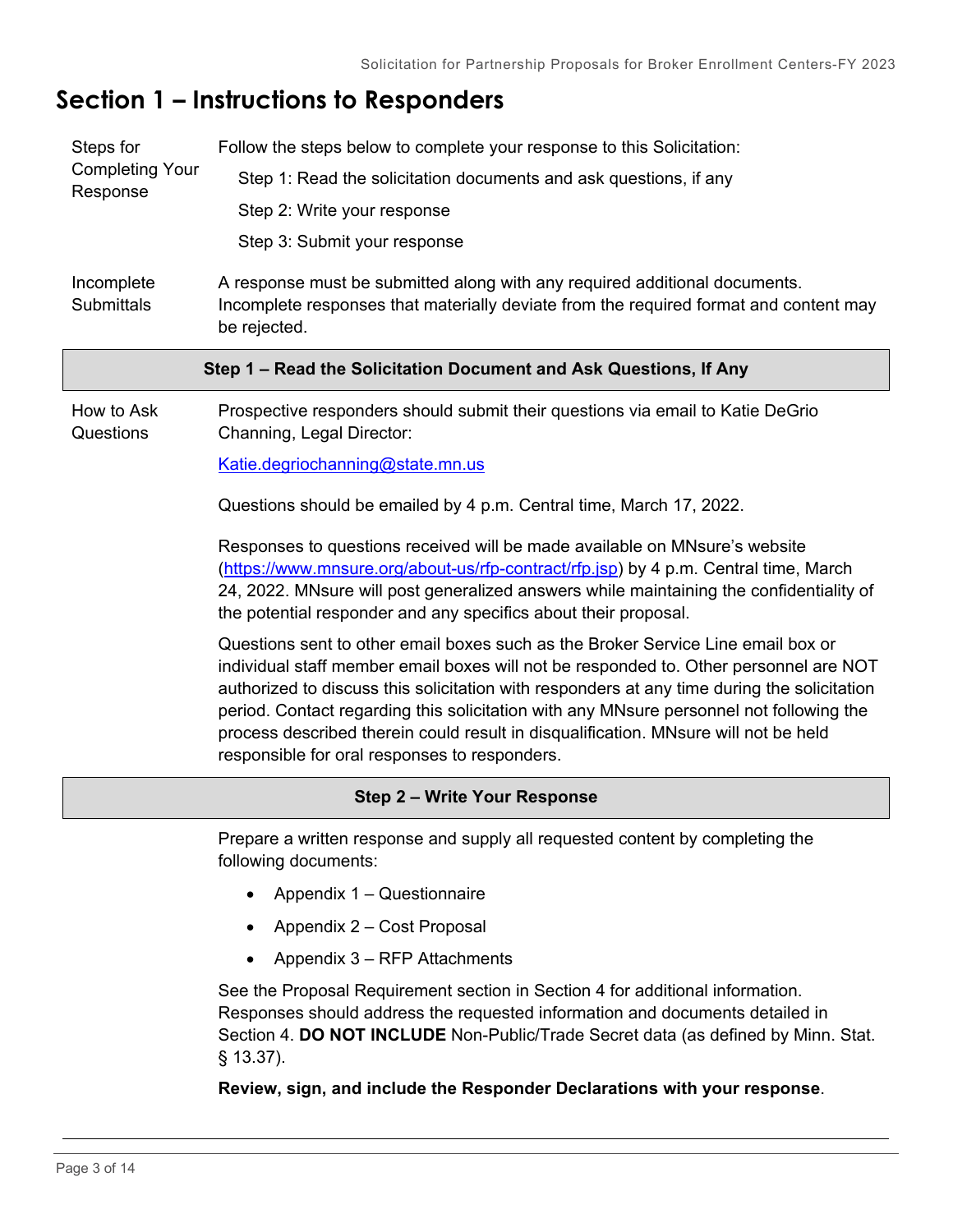|                                | Step 3 - Submit Your Response                                                                                                                                                                                                                                                                                                                                      |
|--------------------------------|--------------------------------------------------------------------------------------------------------------------------------------------------------------------------------------------------------------------------------------------------------------------------------------------------------------------------------------------------------------------|
| How to Submit<br>Your Proposal | Submit your response to:                                                                                                                                                                                                                                                                                                                                           |
|                                | Katie.degriochanning@state.mn.us                                                                                                                                                                                                                                                                                                                                   |
|                                | Responses must be received no later than 2 p.m. Central time, April 14, 2022. Late<br>responses will not be considered. Responses sent by methods other than email<br>(including courier, fax, US mail or express shipment) will not be considered or<br>reviewed.                                                                                                 |
|                                | Submit all requested documentation, including, but not limited to, the following<br>documents:                                                                                                                                                                                                                                                                     |
|                                | Appendix 1: Questionnaire<br>$\bullet$<br>Appendix 2: Cost Proposal<br>Appendix 3: RFP Attachments<br><b>Attachment A: Responder Declarations</b><br>$\circ$<br>Attachment B: Exceptions to State's Standard Terms and Conditions<br>$\circ$<br>Attachment D: Responder Forms<br>$\circ$<br><b>Workforce Certification</b><br>٠<br>Equal Pay Certificate Form<br>٠ |
|                                | By submitting a response, responder is making a binding legal offer for the period of<br>time set forth below in Section 6, Conditions of Offer.                                                                                                                                                                                                                   |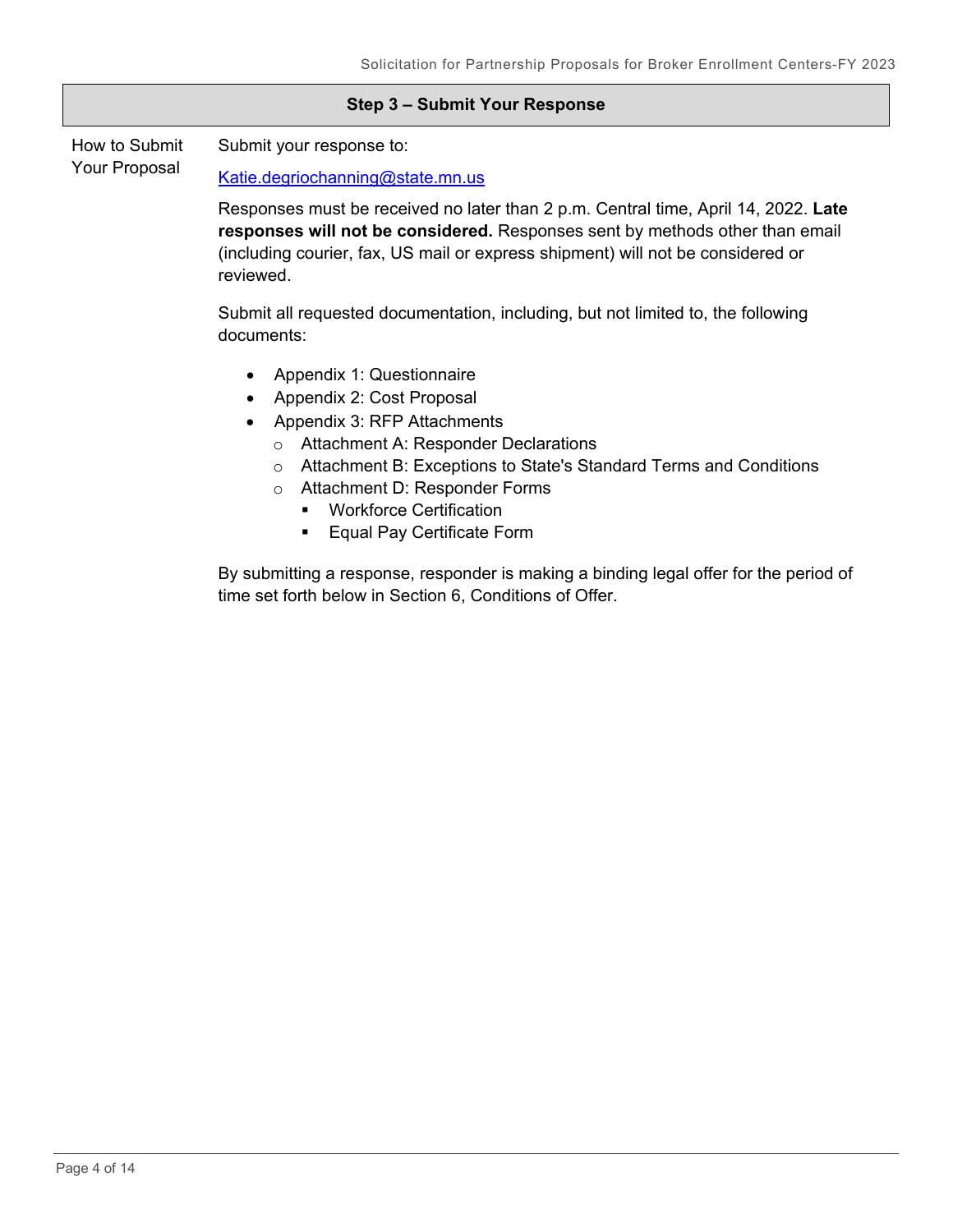## <span id="page-4-0"></span>**Section 2 – Summary of Scope**

## **Procurement Overview and Goals**

MNsure (herein "MNsure" or "State") is soliciting proposals from broker agencies interested in partnering with MNsure as broker enrollment centers (BECs). MNsure is looking for broker agencies to operate and staff enrollment centers focused on enrolling consumers in qualified health plans (QHPs) in the individual health insurance market. Broker agencies selected as BECs are required to commit between a minimum of \$1,000 and maximum of \$10,000 towards a collaborative MNsure/BEC marketing and outreach campaign (see "Matching Funds Requirement" below).

Selected agencies must operate and staff a convenient walk-in site or sites for residents of surrounding communities in one or more of the regions as defined by MNsure or communities in a subset of counties in a particular region. Selected agencies may serve a subset of counties in a particular region (they do not necessarily need to serve the full region), as indicated in their proposal. Selected agencies must also be able to provide over-the-phone/remote and online assistance only either when requested by consumers or required to be in compliance with federal, state, or local executive orders and/or public health directives. A map of the regions is available on the [MNsure Requests for Proposal \(RFP\) webpage \(https://www.mnsure.org/about](https://www.mnsure.org/about-us/rfp-contract/rfp.jsp)[us/rfp-contract/rfp.jsp\)](https://www.mnsure.org/about-us/rfp-contract/rfp.jsp).

The goals of the BEC program are to:

- Build a year-round, statewide network of enrollment centers to provide consumers seeking individual market coverage with free and convenient walk-in service locations staffed by Minnesota-licensed and MNsure-certified professionals.
- Sustain a network of expert brokers offering comprehensive support to consumers in all aspects of the process, including submitting applications, selecting plans, responding to notices, reporting changes and renewing coverage.
- Encourage creative outreach and innovative sales and marketing strategies in order to reach consumers.
- Establish broker and navigator relationship models to enhance consumer support.
- Ensure all eligible Minnesotans take advantage of financial help, including tax credits.

This solicitation will result in multiple award contracts to qualified responders. MNsure will not compensate the selected agencies for the work contemplated in the resulting contracts. In the event a contract is cancelled or needs change, MNsure reserves the right to award contracts to additional responders based on the scoring of the original proposals.

## **Matching Funds Requirement**

Broker agencies selected as BECs are required to commit between a minimum of \$1,000 and maximum of \$10,000 towards a collaborative MNsure/BEC marketing and outreach campaign (see "Matching Funds Requirement" below). MNsure is targeting approximately \$125,000 in matching funds to support the broker enrollment centers from July 1, 2022, until June 30, 2023.

Matching funds are to support a collaborative MNsure/BEC marketing and outreach campaign and can be used for the development of creative materials, as well as media planning and buying. MNsure funds will be paid directly to the marketing agency; no funds will be provided directly to BECs.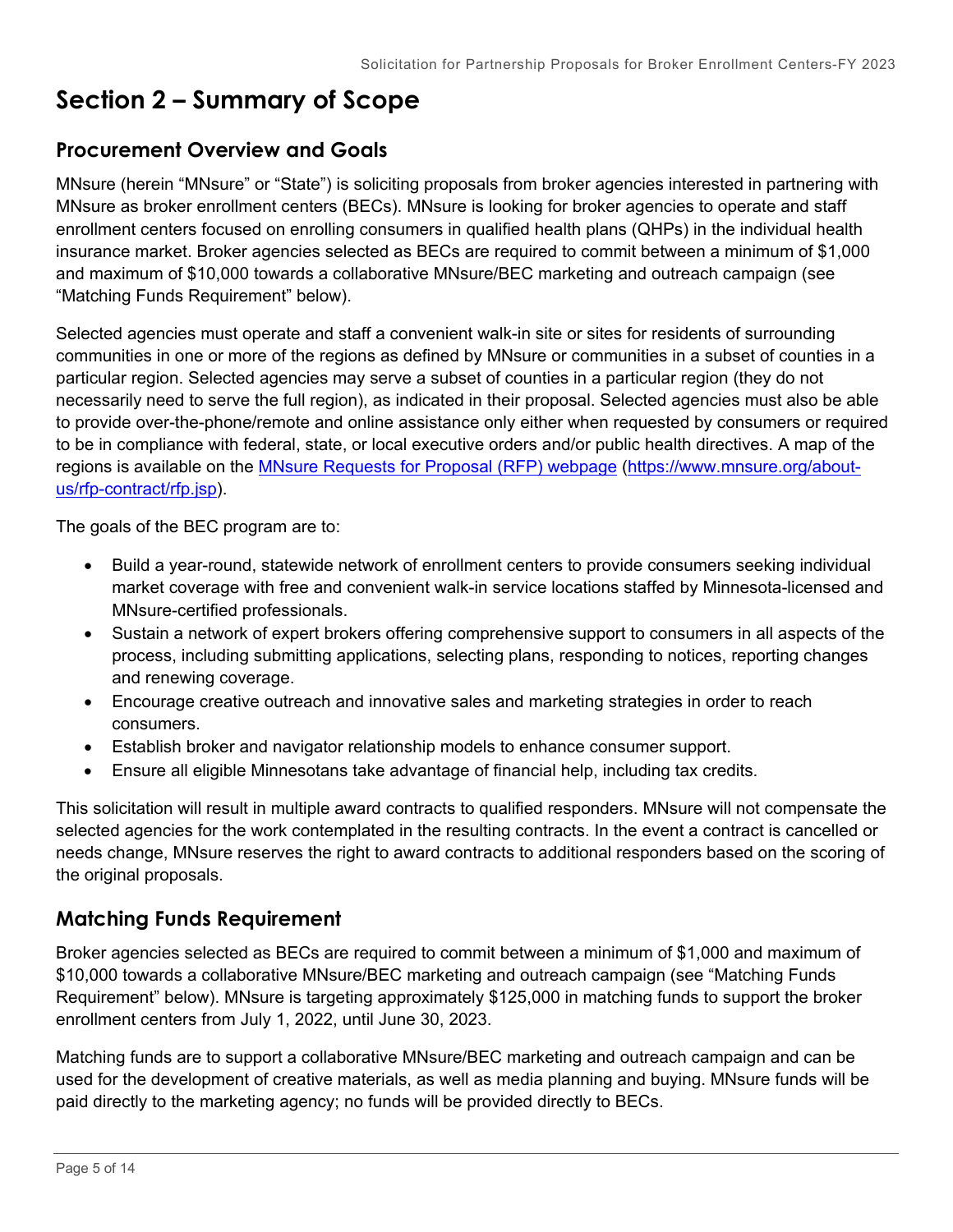For example, a BEC contributes \$4,000 to a collaborative MNsure/BEC marketing outreach and campaign. MNsure matches the \$4,000 for a total MNsure/BEC marketing and outreach campaign budget of \$8,000.

Examples of creative materials and media planning and buying could include:

- MNsure signage: High-impact signage designed to direct customers to enrollment centers for help with MNsure enrollment.
- Google paid search: BECs will appear among the top search results when consumers in the area search for certain key words (such as MNsure, health insurance, etc.).
- Local radio advertising: BEC's name and contact information included in local MNsure radio advertisements.
- Local print advertising: BEC's name and contact information included in print advertisements for local or community newspapers.

#### **Eligibility**

Minnesota-based broker agencies and sole proprietors are eligible to submit a proposal in response to this solicitation. An individual entity may submit a proposal to operate a BEC in one or more regions of the state or in a subset of counties in a particular region. A separate proposal must be submitted for each region (or for a subset of counties in a particular region if applying to serve an area smaller than a full region). An individual entity may be selected to be a BEC in one or more regions of the state (or in one or more subsets of counties in regions of the state).

### **Scope of Work**

Broker agencies selected as BECs are required to:

- Commit between a minimum of \$1,000 and a maximum of \$10,000 towards a collaborative MNsure/BEC marketing and outreach campaign.
- Develop and operate a co-branded MNsure enrollment center or centers to offer education and enrollment services to Minnesotans for the contract period.
- Accept and respond to a high volume of consumer leads from the MNsure Contact Center throughout the year.
- Be available for consumer appointments on key deadline days during open enrollment.
- Submit bi-weekly activity reports to MNsure providing details on the outreach activities, consumer touch points, enrollment activity and the status of referrals provided by MNsure.
- Coordinate with local navigator organizations to offer "no wrong door" application and enrollment opportunities for consumers.
- Collaborate with MNsure to achieve QHP enrollment goals by participating in conference calls, training and networking meetings organized by MNsure.
- Maintain active Minnesota producer licensure, maintain certification as a MNsure broker, and be appointed by all health insurance companies offering plans through MNsure in their region.

MNsure will support selected BECs by:

• Providing matching funds towards the collaborative MNsure/BEC marketing and outreach campaign. MNsure funds will be paid directly to the marketing agency; no funds will be provided directly to BECs.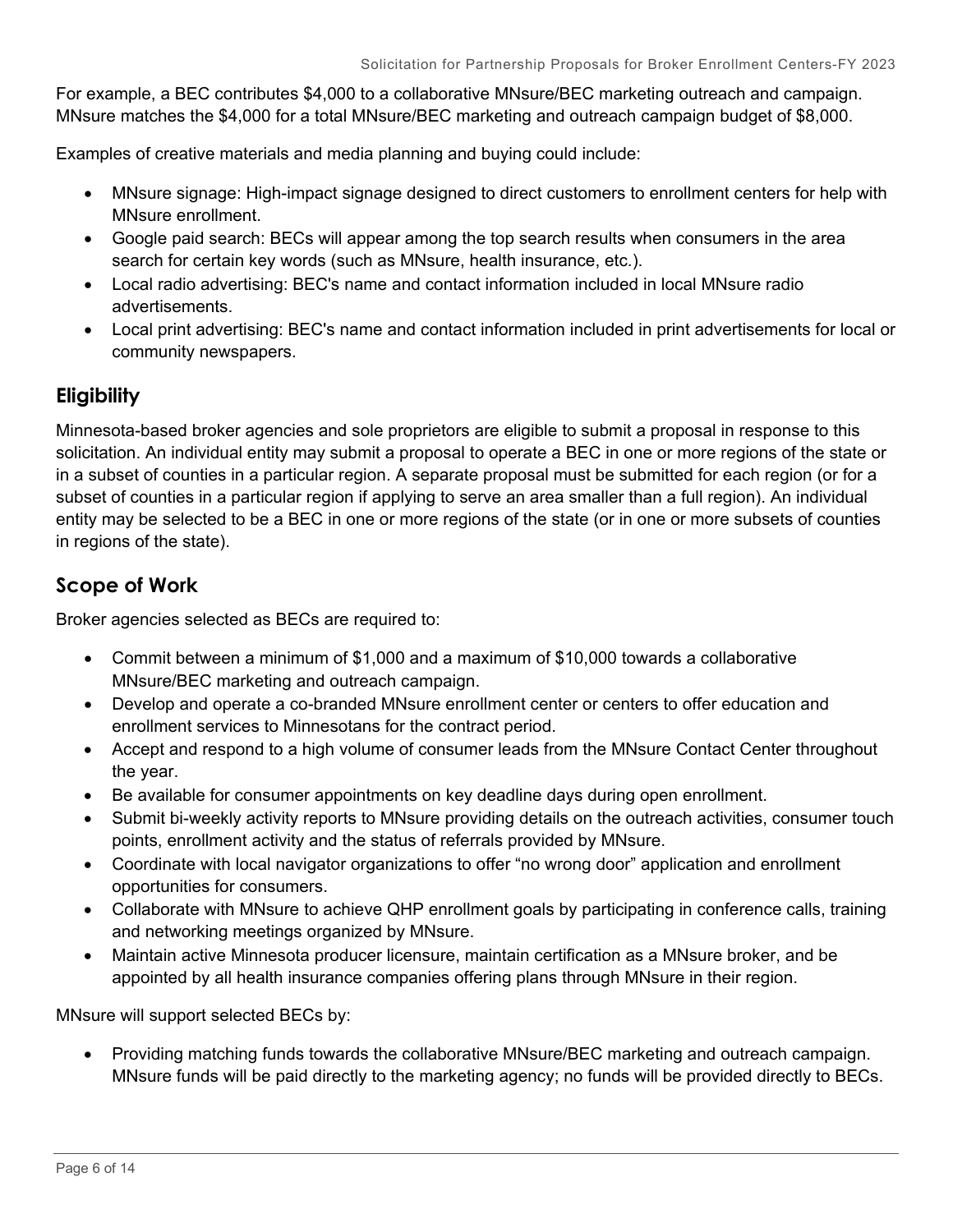- Sending consumer referrals via email to BECs on a regular basis throughout the year. These referrals contain contact information for consumers who have reached the MNsure Contact Center seeking assistance applying for and/or enrolling in a qualified health plan.
- Highlighting BECs on MNsure's website. To see how MNsure currently highlights the enrollment centers, visit MNsure's [Broker Enrollment Centers](https://www.mnsure.org/help/find-assister/broker-enrollment-centers.jsp) webpage (https://www.mnsure.org/help/findassister/broker-enrollment-centers.jsp).
- Providing BECs with priority access to MNsure's Broker Line.

While it is our hope that these partnerships will lead to an increase in QHP enrollments through MNsure and a further reduction in Minnesota's uninsured, it is of primary importance that the consumer receives the most suitable plan for their health care needs.

## **Minnesota's Health Insurance Landscape**

Minnesota's statewide uninsured rate has dropped significantly since the implementation of the Affordable Care Act, from 8.2% in 2013 to 4.7% in 2019, according to the 2019 Minnesota Health Access Survey. This survey is conducted by the Minnesota Department of Health (MDH) and the University of Minnesota every two years and provides an in-depth look into the state of health insurance coverage in Minnesota. Despite improvements in overall levels of uninsured in Minnesota, disparities in health insurance coverage persist among some populations. Furthermore, the full impact of the COVID-19 pandemic on insurance rates, health care utilization and health outcomes is still unknown.

Despite some improvements in overall levels of uninsurance in Minnesota, disparities in health insurance coverage persist among certain populations. According to recent data, populations with the highest rates of uninsurance in Minnesota include:

- Young adults ages 18 to 34
- Adults ages 35 to 44
- Hispanic/Latino
- Black/African American
- American Indians
- Those not born in the United States
- Persons with income below 300% of the federal poverty guidelines
- People with a high school education or less
- Minnesotans living in areas of Greater Minnesota

The report has historically found that there is a potential path to subsidized coverage for most uninsured Minnesotans. About 23 percent of the uninsured appeared to be eligible for tax credits through MNsure, while another 51 percent appeared to be eligible for Medical Assistance or MinnesotaCare.

A central goal of MNsure's Consumer Assistance Program is to build a strong broker infrastructure to reach these uninsured Minnesotans and connect them with affordable health insurance coverage. The ongoing dynamics in Minnesota's insurance market demonstrates the continued need for these focused marketing and enrollment efforts.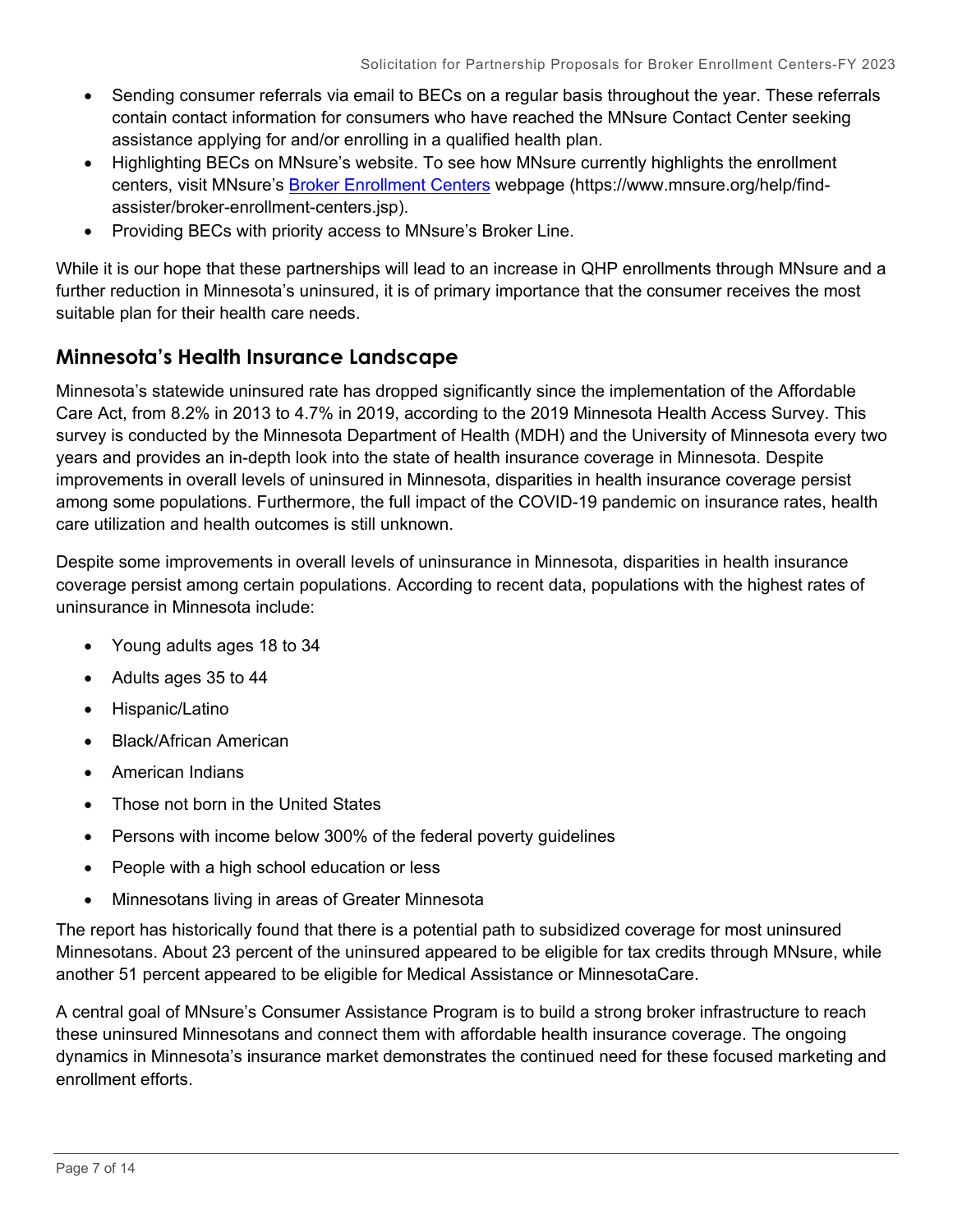## <span id="page-7-0"></span>**Section 3 – Proposal Instructions and Additional Information**

## **Anticipated Contract Term**

The term of this contract is anticipated to be from July 1, 2022 through June 30, 2023. At MNsure's sole discretion, contracts can be extended for an additional year, not to exceed a total contract term of five years.

## **Question and Answer Instructions**

All questions should be submitted no later than the date and time listed in Section 1, Instructions to Responders. The State is not obligated to answer questions submitted after the question due date and time.

Only personnel listed above are authorized to discuss this solicitation with responders. Contact regarding this solicitation with any personnel not listed above could result in disqualification. This provision is not intended to prevent responders from seeking guidance from state procurement assistance programs regarding general procurement questions.

If a Responder discovers any significant ambiguity, error, conflict, discrepancy, omission, or other deficiency in the solicitation, please immediately notify the contact person detailed above in writing of such error and request modification or clarification of the document.

| <b>Activity</b>                                                          | <b>Date</b>                          | Day       |
|--------------------------------------------------------------------------|--------------------------------------|-----------|
| Solicitation release date                                                | Feb 15, 2022, by 4 p.m. Central time | Tuesday   |
| Applicant webinar                                                        | Feb 23, 2022, 2 p.m. Central time    | Wednesday |
| Applicant questions are due                                              | Mar 17, 2022, 4 p.m. Central time    | Thursday  |
| MNsure response to questions posted Mar 24, 2022, by 4 p.m. Central time |                                      | Thursday  |
| Proposals due                                                            | Apr 14, 2022, 2 p.m. Central time    | Thursday  |
| <b>Finalists notified</b>                                                | Mid-May, 2022 (estimate)             | Friday    |
| Contract negotiations completed                                          | June 30, 2022 (estimate)             | Thursday  |

## **Solicitation Schedule**

The State anticipates implementation to commence on or about July 1, 2022, with full program readiness in place by October 1, 2022.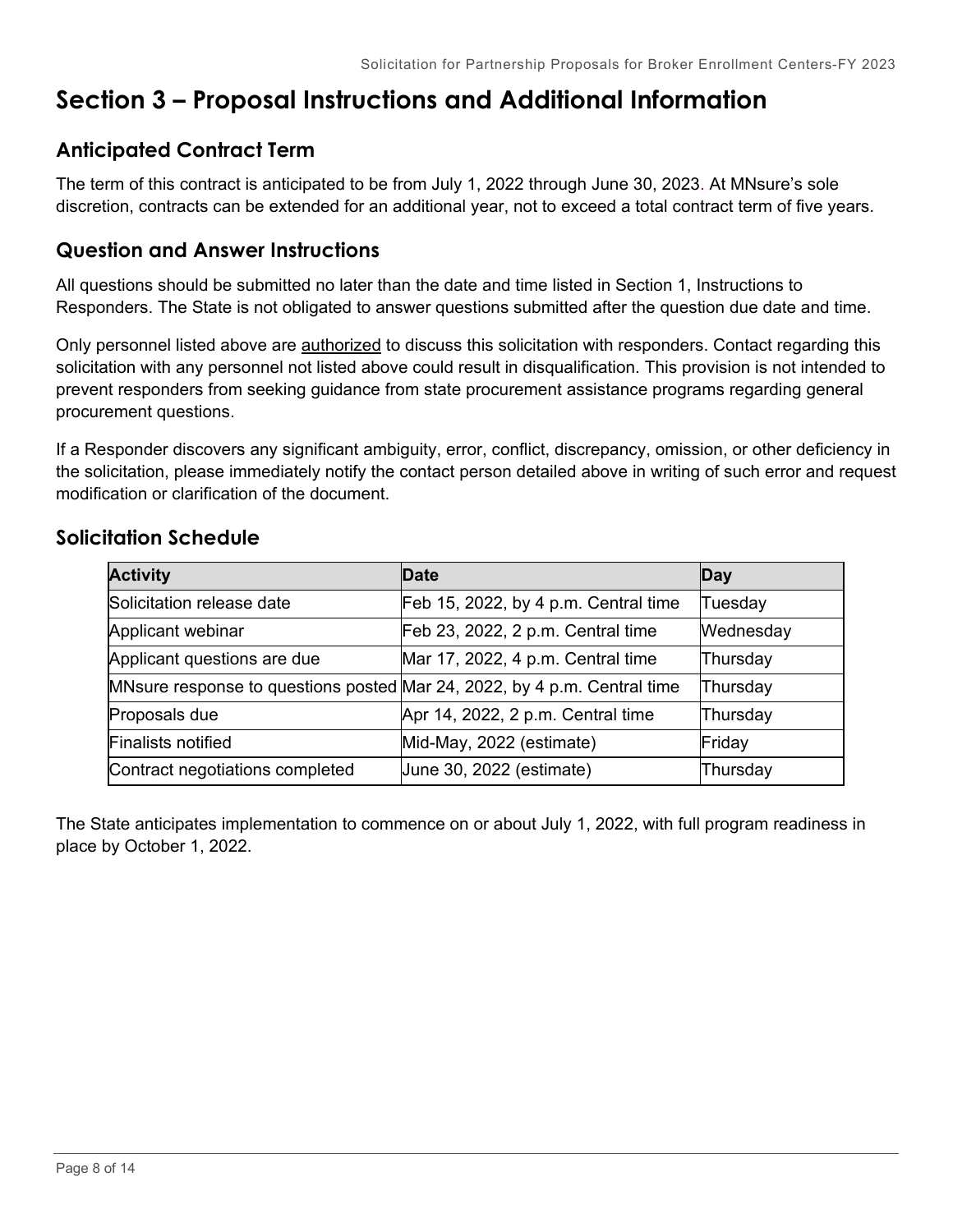## <span id="page-8-0"></span>**Section 4 – Proposal Requirements**

Responders must follow the instructions within this MNsure solicitation, and complete and submit all required forms and narrative requirements as detailed in Section 1. These forms are located in Appendix 1, 2 and 3 of this solicitation. For most of the proposal sections, applicants will be required to respond to a series of questions and open text boxes to provide their narrative response. Please see Section 1 of this solicitation for instructions on submitting proposals.

#### **Responders applying to operate an enrollment center in more than one region must submit a separate application for each region.**

#### **Please submit the following information in Appendix 1:**

#### **1. Overall Plan.**

Applicants must describe the overall plan for operating an enrollment center (or centers) in the selected region and their proposed strategies for educating and enrolling consumers in health insurance coverage through MNsure. The plan should cover proposed activities for July 1, 2022, to June 30, 2023.

Applicants will be scored on your response to the following:

- **Market assessment:** Provide a current market assessment, including an assessment of the uninsured in the proposed region and/or an analysis of the geographic or regional gaps, challenges, etc.
- **Target market:** Describe your target market, including a description of the demographic, geographic, business and/or economic segments that you plan to target with your broker enrollment center (or centers) and a justification for doing so.
- **Enrollment strategies and goals:** Indicate your enrollment goals for the contract period. Describe the strategies you will use to reach new consumers, the remaining uninsured in your region, and your plans to successfully renew your current consumers who enrolled through MNsure.
- **Capacity:** Explain how you will accommodate increased demand during the anticipated open enrollment period (November 1, 2022, to January 15, 2023), including key deadline days. Describe your ability to provide services to all consumers and plans for offering year-round service through your enrollment center (or centers).
- **Direct referrals**: Explain how you will support responding to a high volume of direct consumer leads from the MNsure Contact Center throughout the year.
- **Community outreach:** Describe your capacity to address community groups interested in learning more about enrolling in coverage through MNsure. Please indicate, with as much specificity as possible, your willingness to travel locally (distance) and to accommodate the frequency of such group talks (numbers per week).
- **"No wrong door" assistance**: Describe your commitment to providing service to any individual who personally visits your site for one-on-one assistance, including individuals who may be eligible for Medical Assistance or MinnesotaCare.
- **Remote assistance**: Enrollment centers are expected to provide year-round service and support to enrollees as needed. Describe your agency's practices for providing over-the-phone/remote and online assistance when requested by consumers.
- **Marketing plan and budget:** Provide detailed answers to the questions about your advertising, print, local TV, radio, social media and/or digital marketing plans, including a description of what sales tactics and enrollment activities you plan to implement in order to reach your target market.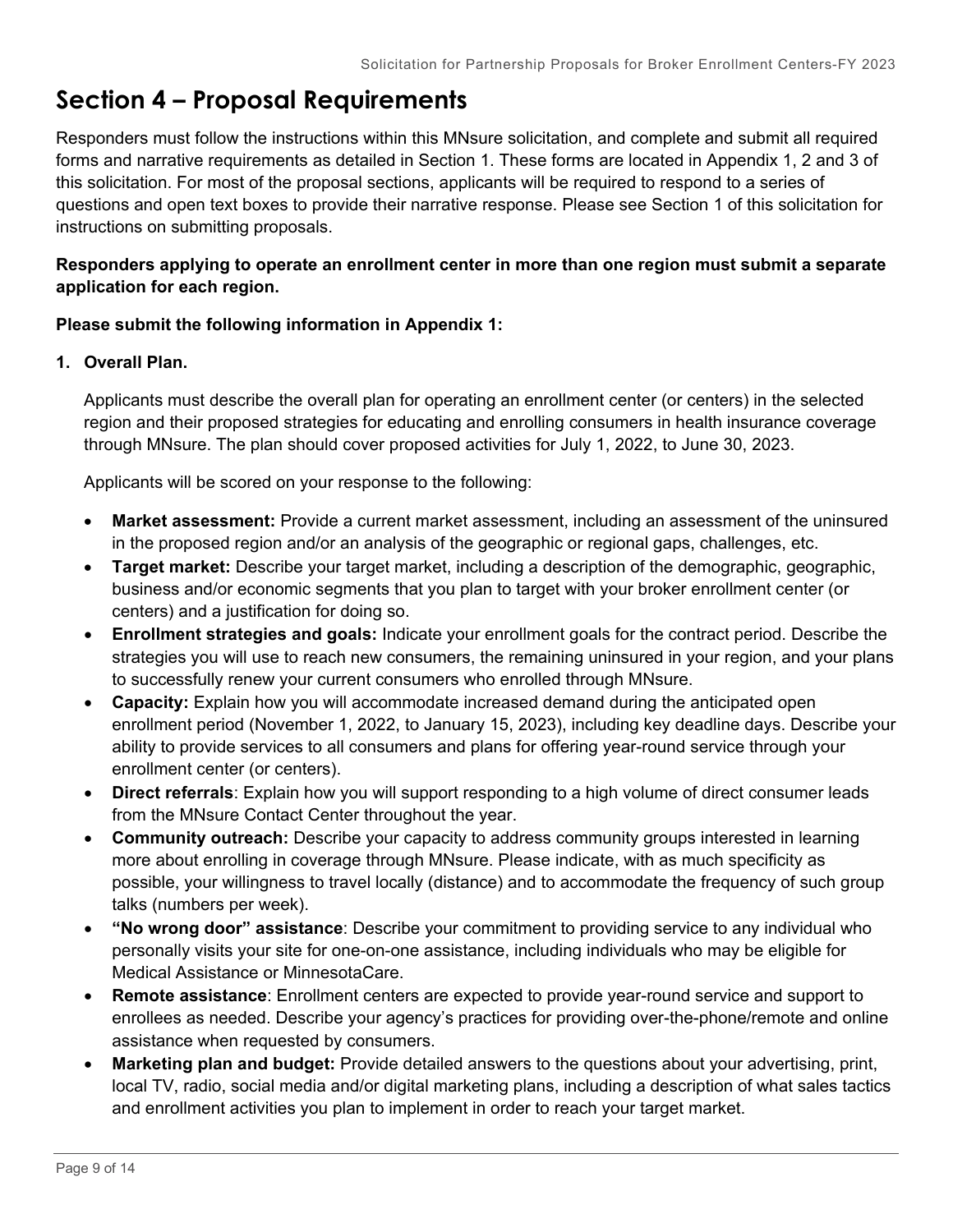#### **Lead agencies (if applicable):**

- **Lead Agency Questionnaire (if applicable):**
	- o Describe the roles and responsibilities of the lead agency vs. the partner organization in operating the BEC and serving MNsure consumers.
	- $\circ$  Why do you think a lead agency model is necessary to support consumers in this region? How will consumers benefit from this model?
	- $\circ$  Describe how the lead agency will ensure that the partner agency and its staff will be prepared, trained and ready to operate as a BEC.
	- $\circ$  Please describe any experience the lead agency has in serving consumers in the proposed region.
	- $\circ$  Please describe any experience the lead agency has in overseeing the enrollment activities of another agency (lines of accountability, reporting, etc.).

#### **2. Enrollment Experience.**

Applicants will be scored on your response to the following:

- **Community Connection:** Describe any experience serving the geographic area and target market(s) as a certified MNsure broker.
- **Enrollment experience:** Detail previous successes you have had enrolling consumers in health insurance as a MNsure partner.
- **Staffing:** Provide a detailed description of the number of staff who will be participating in the program, any specialized skills and their experience with MNsure.
- **Service area:** Describe the current service area as a list of the agency's top counties and percentage of business from each.
- **Partner experience:** Describe any existing relationships you may have already established with MNsure-certified navigators. If the applicant did not interact with certified navigators, indicate your willingness to do so, and describe any plans for building these relationships.
- **Medicare/MNsure open enrollment service**: Indicate whether the agency serves Medicare business and how the applicant plans to provide complete services to both Medicare and MNsure clients during overlapping enrollment periods.
- **Proposed house of operation during open enrollment**: Complete a chart providing proposed hours of operations for the 2023 open enrollment period.

#### **3. Location.**

Applicants will be scored on your response to the following:

• Please indicate where your office will be located. Explain why this location is the best choice for serving consumers in your region.

#### **4. Physical Space.**

Applicants will be scored on your response to the following:

- Please provide a description of available office space and associated amenities for the following functions for each location:
	- o Reception and office area
	- o Parking/public transportation
		- $\circ$  Technical capabilities and equipment availability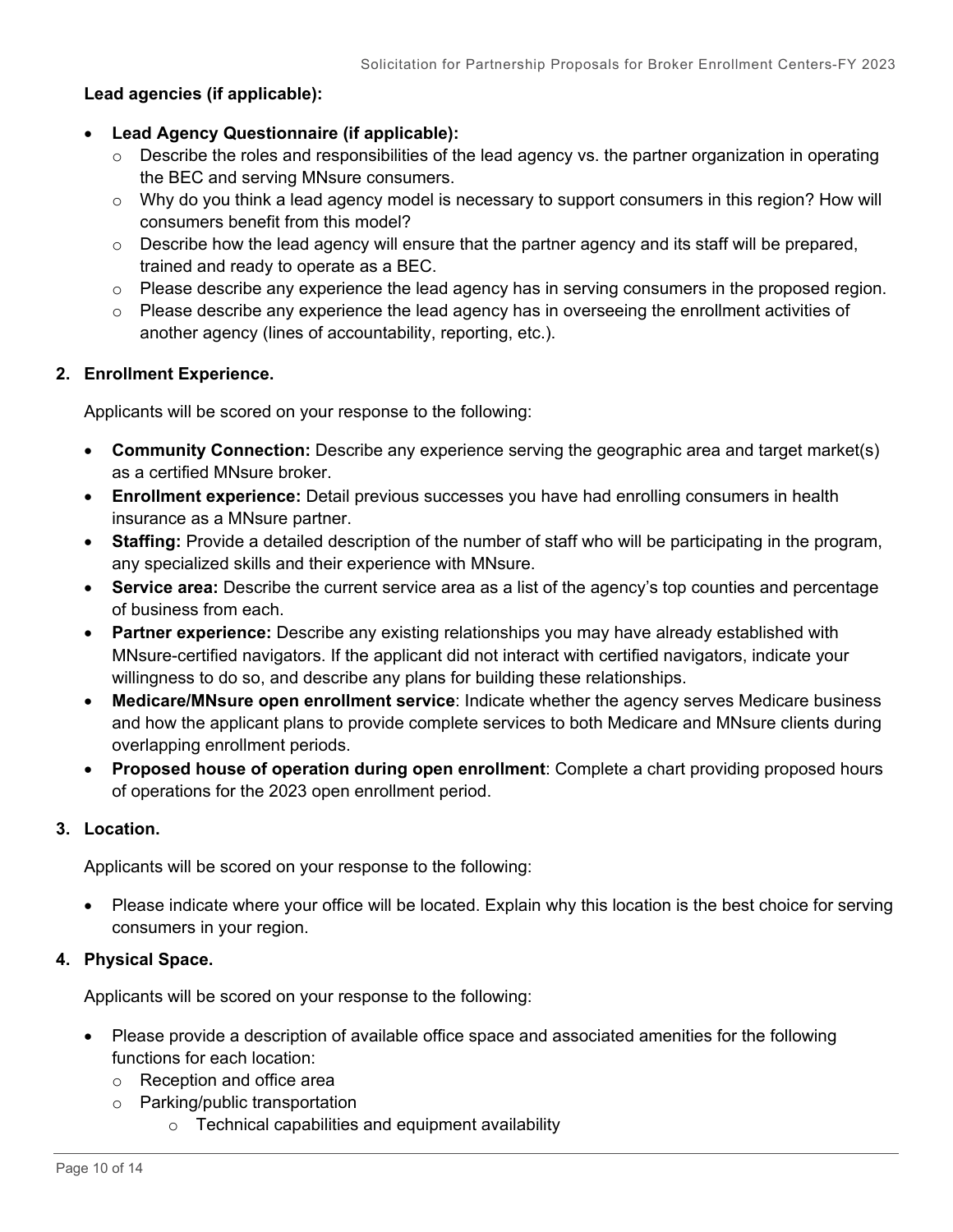#### **5. Commitment to Matching Funds.**

Complete and submit Appendix 2, "Cost Proposal/Matching Contribution," attached to this solicitation.

Applicants will be scored on their response to the following:

- Clear description of matching funds enrollment center will dedicate to advertising and marketing
- Budget and resources enrollment center will dedicate to meeting overall goals described in proposal

Submit all requested documentation, including, but not limited to, the following documents:

- 1. Attachment A: Responder Declarations
- 2. Attachment B: Exceptions to State's Standard Terms and Conditions
- 3. Attachment C: Cost Proposal
- 4. Attachment D: Responder Forms
	- i. Workforce Certification
	- ii. Equal Pay Certificate Form

DO NOT INCLUDE Non-Public/Trade Secret data (as defined by Minn. Stat. § 13.37).

## <span id="page-10-0"></span>**Section 5 – Evaluation Procedure and Criteria**

The State will conduct an evaluation of responses to this Solicitation. All responsive proposals received by the deadline will be evaluated by MNsure. The MNsure review and selection process will occur in three stages.

During the review, selection and negotiation process, all information concerning the proposal submitted will remain non-public and will not be disclosed to anyone whose official duties do not require such knowledge.

Non-selection of any proposals will mean that either another proposal(s) was determined to be more advantageous to MNsure or that MNsure exercised the right to reject any or all proposals.

#### **Phase 1 – Responsiveness and Pass/Fail Requirements**

The purpose of this phase is to determine if each response complies with the mandatory requirements. Responses that are deemed non-responsive will not be forwarded to Phase 2 review.

Mandatory Requirements. The following will be considered on a pass/fail basis:

• Response must be received by the due date and time specified in this RFP

## **Phase 2 - Evaluate Responses**

MNsure will utilize a review committee made up of a diverse group of internal stakeholders to review the merits of each proposal. The review committee will use a 100-point scale to evaluate the merit of each proposal. After scores are added up for each proposal, proposals are compared to each other by region.

Reviewers will consider the following selection criteria in determining overall merit scores. In each area, proposals will be rated on responsiveness to the solicitation, required elements and ability of the proposal to help MNsure meet the goals of the broker enrollment center program.

The factors and weighting on which responses will be evaluated are: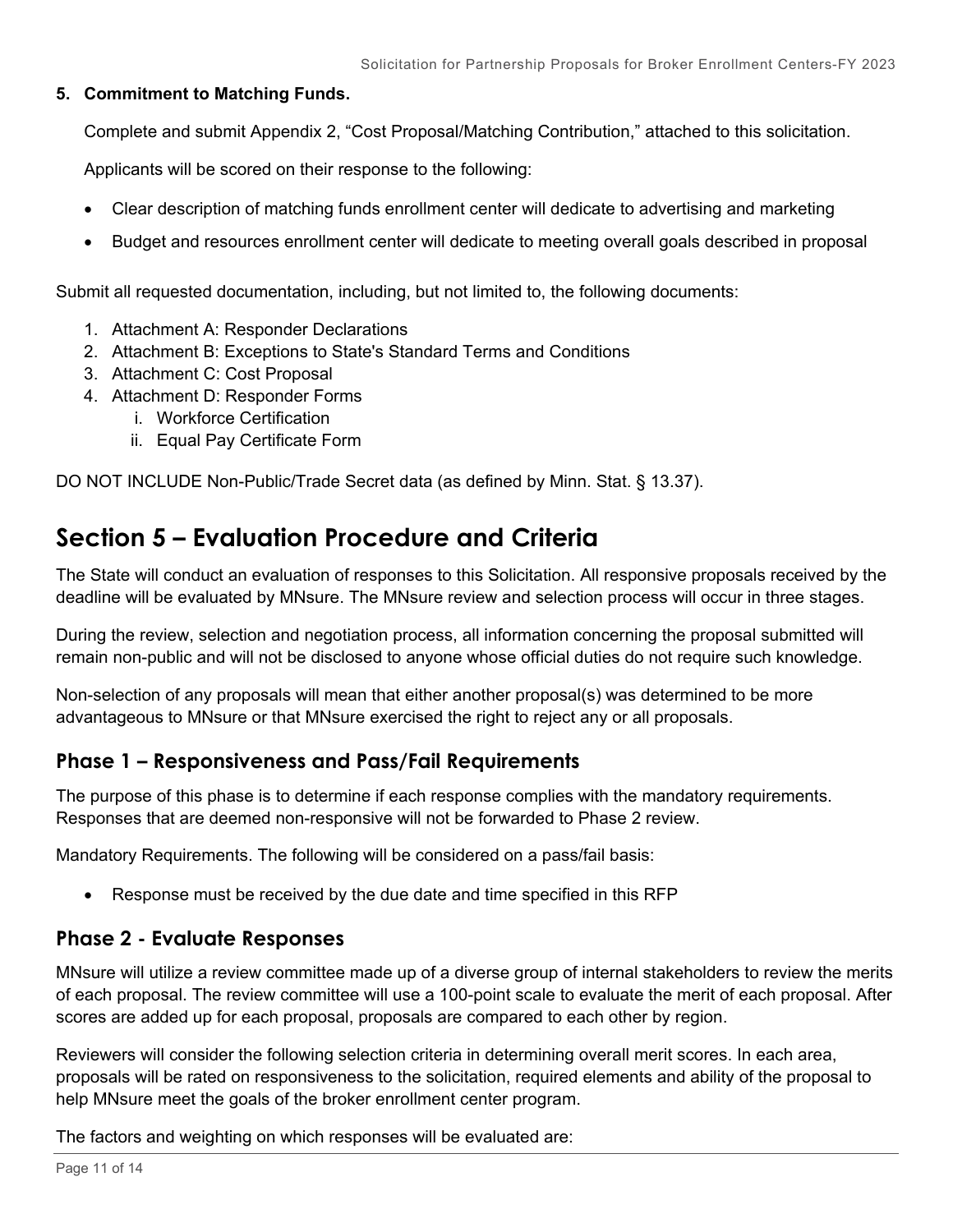1. Overall Plan: Proposed Activities and Enrollment Forecast 40 points

| 2. MNsure Enrollment Experience        | 35 points  |
|----------------------------------------|------------|
| 3. Location                            | 10 points  |
| 4. Physical Space                      | 10 points  |
| 5. Commitment to MNsure Matching Funds | 5 points   |
|                                        | 100 points |

### **Phase 3 - Select Finalist(s)**

Only those responses that have been evaluated under Phase 2 shall be eligible for Phase 3.

The State will make its selection based on best value, as determined by this evaluation process. The State reserves the right to pursue negotiations on any exception taken to the State's standard terms and conditions. In the event that negotiated terms cannot be reached, the State reserves the right to terminate negotiations and begin negotiating with the next highest scoring responder or take other actions as the State deems appropriate. If the State anticipates multiple awards, the State reserves the right to negotiate with more than one Responder.

The State anticipates implementation to commence on or about July 1, 2022, with full program readiness in place by October 1, 2022.

## <span id="page-11-0"></span>**Section 6 – Solicitation Terms**

### **Rights of MNsure in Evaluating Partnership Proposals**

Issuance of this solicitation for partnership proposals does not guarantee that MNsure will award a contract to any responder. MNsure reserves the right to withdraw, re-bid, extend or otherwise modify this solicitation or the related schedule and process, in any manner, solely at its discretion. All responses received by the deadline will be reviewed by the State or its agents, including representatives of MNsure. Proposals will first be reviewed for responsiveness to determine if the minimum requirements have been met. Proposals that fail to meet minimum requirements will not advance to the next phase of the evaluation. The State reserves the right, based on the scores of the proposals, to interview or conduct demonstrations/presentations. Any cost incidental for an interview, presentation or demonstration shall be borne entirely by the responder. Proposal materials will become public information following responder selection and the conclusion of contract negotiations with the selected responder(s).

MNsure/State also reserves the right to:

- Consider broker performance data in evaluating proposals;
- Extend any contract for up to four one-year renewals without requiring proposal submission;
- Waive or modify any informalities, irregularities, or inconsistencies in the responses received;
- Negotiate with the highest scoring Responder(s);
- Terminate negotiations with any Responder(s) and select the next response providing the best value for the State;
- Consider documented past performance resulting from a State contract (i.e., this may be considered in the evaluation process);
- Short list the highest scoring Responders;
- Require Responders to conduct presentations, demonstrations, or submit samples;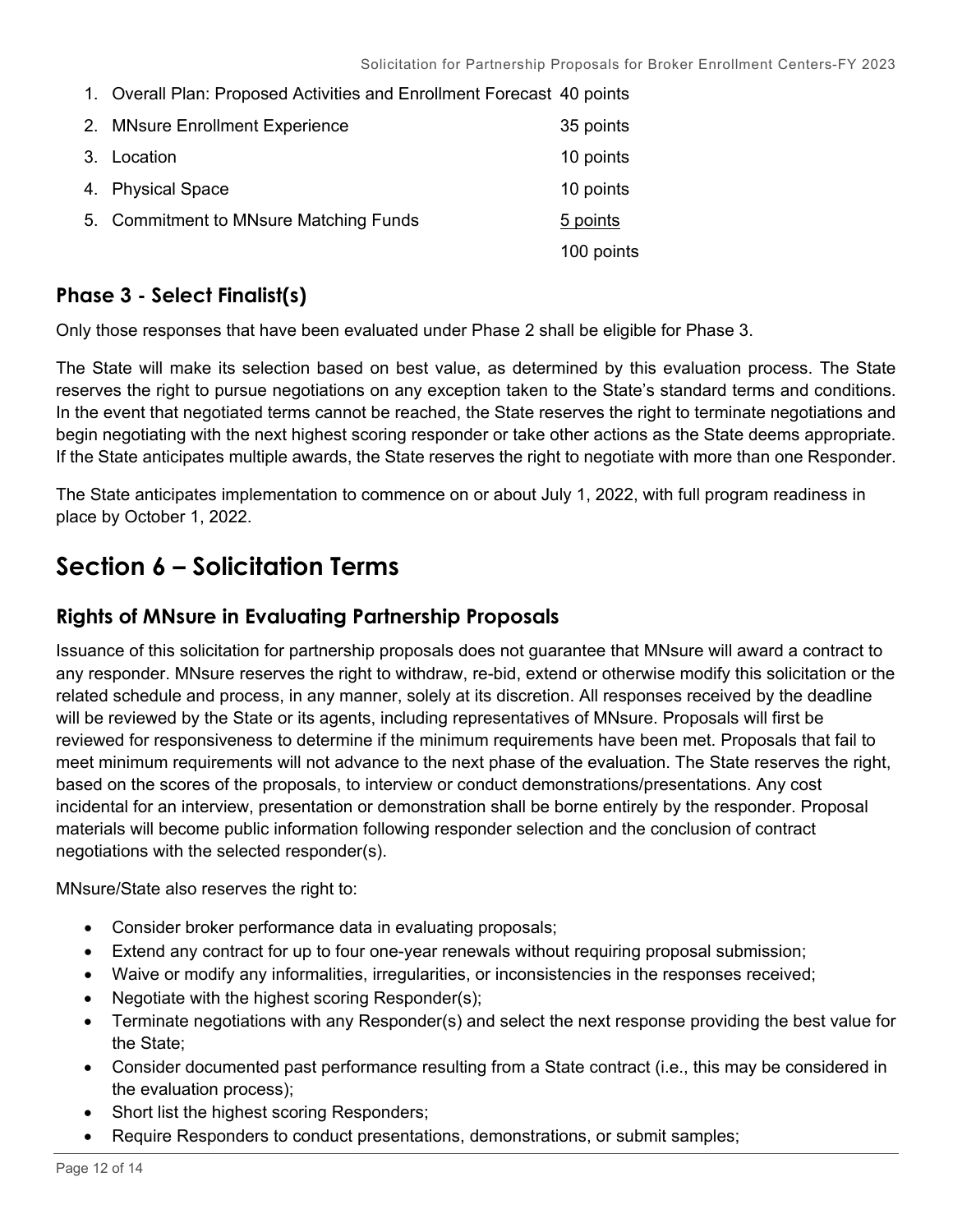- Interview key personnel or references;
- Request a best and final offer from one or more Responders;
- The State reserves the right to request additional information; and
- The State reserves the right to use estimated usage or scenarios for the purpose of conducting pricing evaluations. The State reserves the right to modify scenarios, and to request or add additional scenarios for the evaluation.

#### **Disqualification**

Any attempt by a responder to influence a member of the evaluation committee during the proposal review and evaluation process will result in the elimination of that responders' proposal from consideration.

#### **Competition in Responding**

The State desires open and fair competition. Questions from responders regarding any of the requirements of the Solicitation must be submitted in writing to the Solicitation Administrator listed in the Solicitation before the due date and time. If changes are made the State will issue an addendum.

Any evidence of collusion among responders in any form designed to defeat competitive responses will be reported to the Minnesota Attorney General for investigation and appropriate action.

#### **Addenda to the Solicitation**

Changes to the Solicitation will be made by addendum with notification and posted in the same manner as the original Solicitation. Any addenda issued will become part of the Solicitation.

#### **Data Security - Foreign Outsourcing of Work is Prohibited**

All services under this contract shall be performed within the borders of the United States. All storage and processing of information shall be performed within the borders of the United States. This provision also applies to work performed by subcontractors at all levels.

#### **Joint Ventures**

The State allows joint ventures among groups of responders when responding to the solicitation. However, one responder must submit a response on behalf of all the others in the group. The responder that submits the response will be considered legally responsible for the response (and the contract, if awarded).

#### **Withdrawing Response**

A responder may withdraw its response prior to the due date and time of the Solicitation. For solicitations in the SWIFT Supplier Portal, a responder may withdraw its response from the SWIFT Supplier Portal. For solicitations done any other way, a responder may withdraw its response by notifying the Solicitation Administrator in writing of the desire to withdraw.

After the due date and time of this Solicitation, a responder may withdraw a response only upon showing that an obvious error exists in the response. The showing and request for withdrawal must be made in writing to Solicitation Administrator within a reasonable time and prior to the State's detrimental reliance on the response.